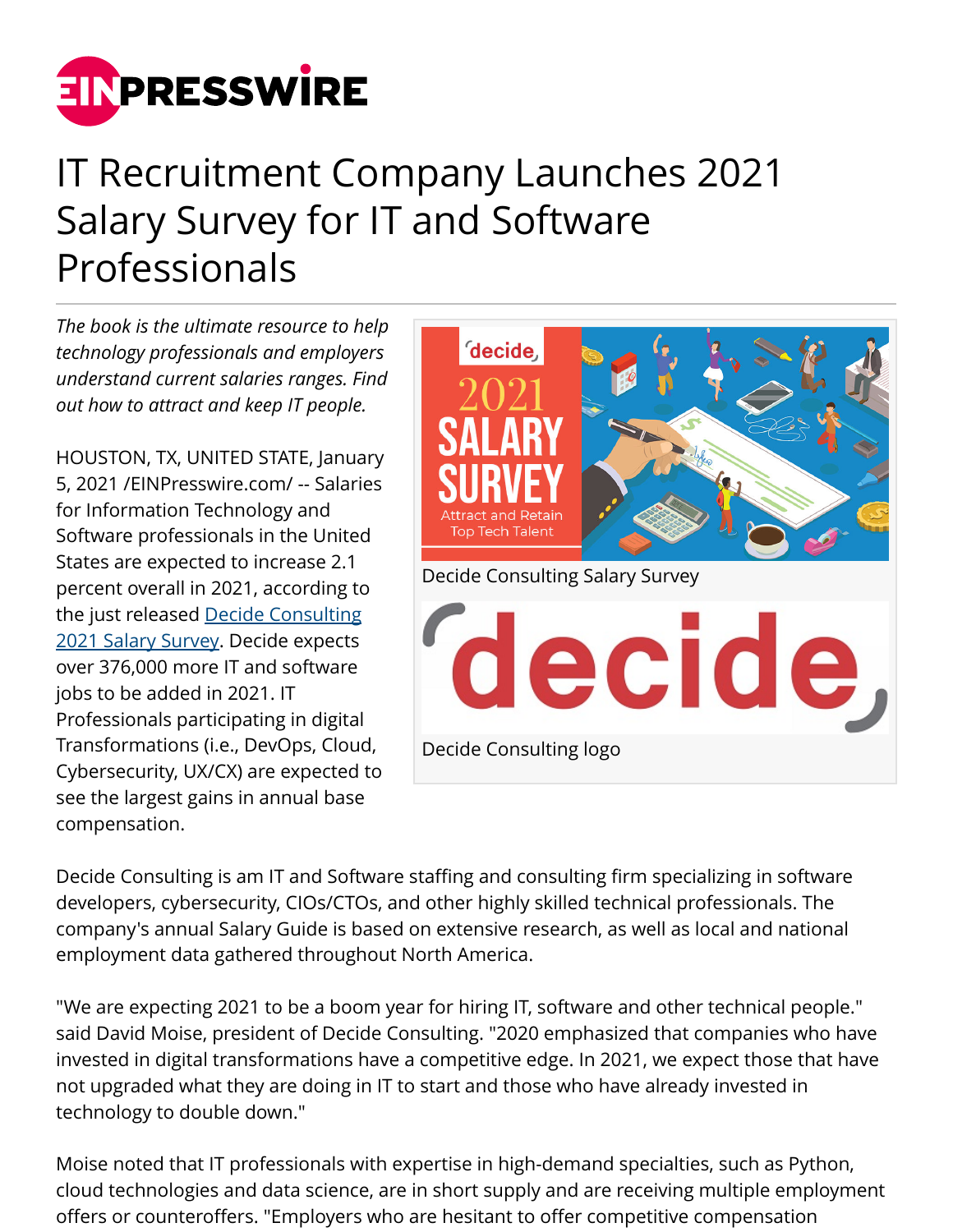æ

In 2021, we expect those that have not upgraded what they are doing in IT to start and those who have already invested in technology to double down." *David Moise*

packages or expedite the hiring process risk losing highly sought-after IT professionals to other companies," he said.

According to Decide Consulting, average salaries for experienced .NET Full Stack Developers range from \$105,000 to \$194,000 annually. This is a 3.5 percent increase from 2 years ago.

Other key findings from the Decide Consulting 2021 Salary

Survey include:

• Remote work has been the top perk IT professional have sought for the last few years. Companies are now providing it due to COVID.

• Women make up 19% of the IT workforce. This is up by one percentage point from previous years.

• The unemployment rate for IT and software people never rose above 4.6% during 2020. • There are still 500,000 open IT and software jobs in the US.

• There are just over 115,000 people working in IT and software in the Houston, TX area.

## About the Decide Consulting 2021 Salary Survey

The Decide Consulting 2021 Salary Survey includes projected salary ranges for more than 200 positions in the IT and software fields. This information is derived from data from the Bureau of Labor Statistics, public data from well-known IT job boards and surveys from IT recruiting and staffing professionals. 2021 is the fourth year Decide Consulting has published the salary survey.

Decide Consulting's annual Salary Survey is used extensively by IT departments and software companies to determine appropriate compensation levels for employees. In addition, job seekers, academic institutions, technical companies, and government agencies rely on the guide for current data on salaries and trends in the IT and software fields.

## About the Company

Founded and headquartered in Houston, Texas, Decide Consulting has been providing [IT staffing](https://decideconsulting.com/services/it-staffing/) and other consulting services to Houston companies since 2002. The company's team of professionals helps organizations to drive results through a variety of services including IT Staffing, Project Management Staffing, Development Staffing, Cyber Security Recruiting, Factional CIO services, and Software Development.

David Moise Decide Consulting +1 281-413-5152 dmoise@decideconsulting.com